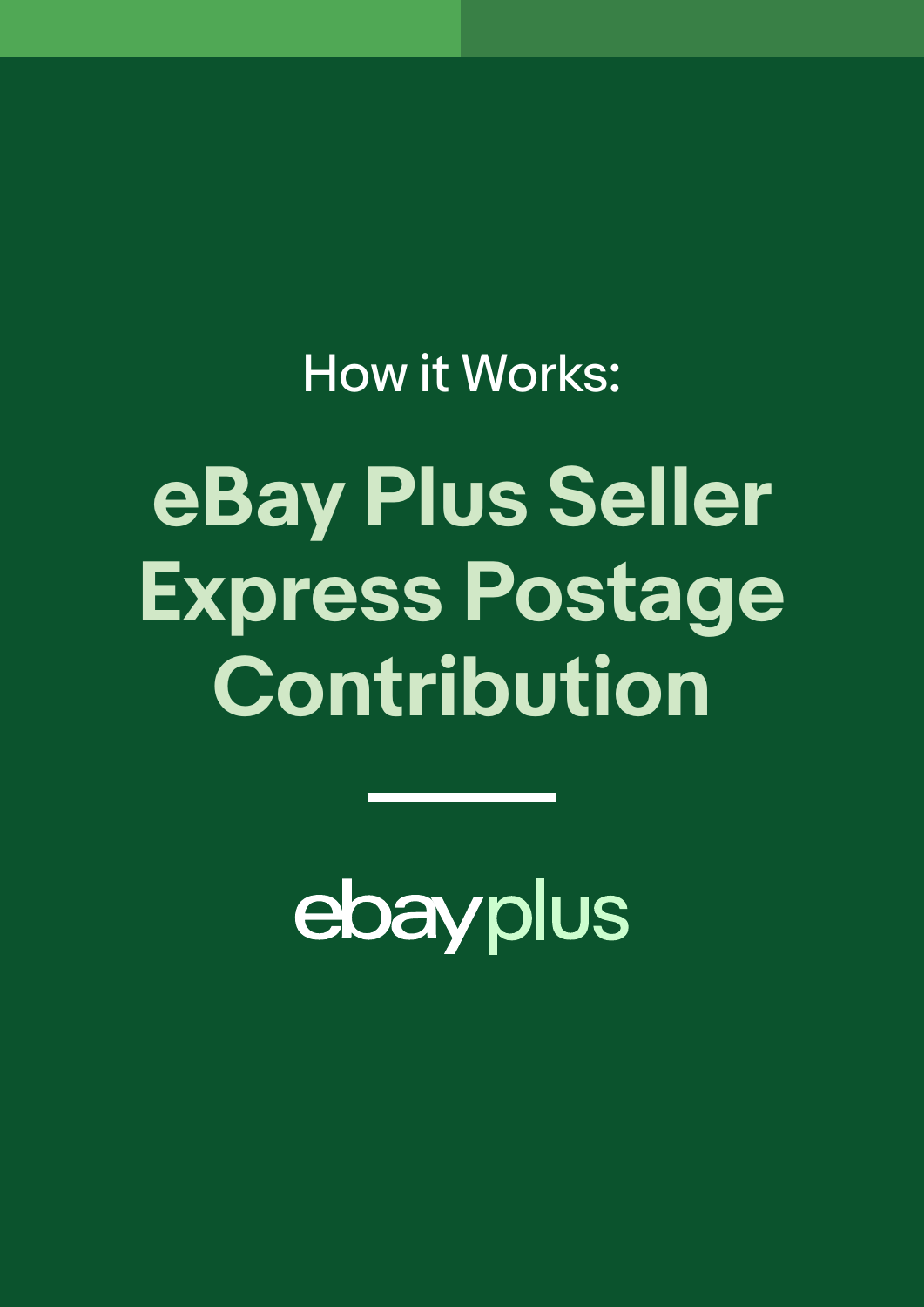

## **Why enable the eBay Plus badge?**

Listings with an eBay Plus badge:

- See up to a +17% item view uplift.\*\*\*
- Access eBay's most engaged buyers.

# **The Value of the eBay Plus Badge**

An eBay Plus badge on your listings helps you stand out on eBay by letting buyers know you deliver a great shopping experience. We'll also recognise and reward you with extra benefits.

# **Which listings are eligible?**

All fixed-price listings with an item price of \$2.50 or above are now eligible, provided they meet the other eBay Plus criteria.

### **[See the full list of requirements here](https://www.ebay.com.au/help/selling/listings/creating-managing-listings/selling-ebay-plus?id=4756#section2) →**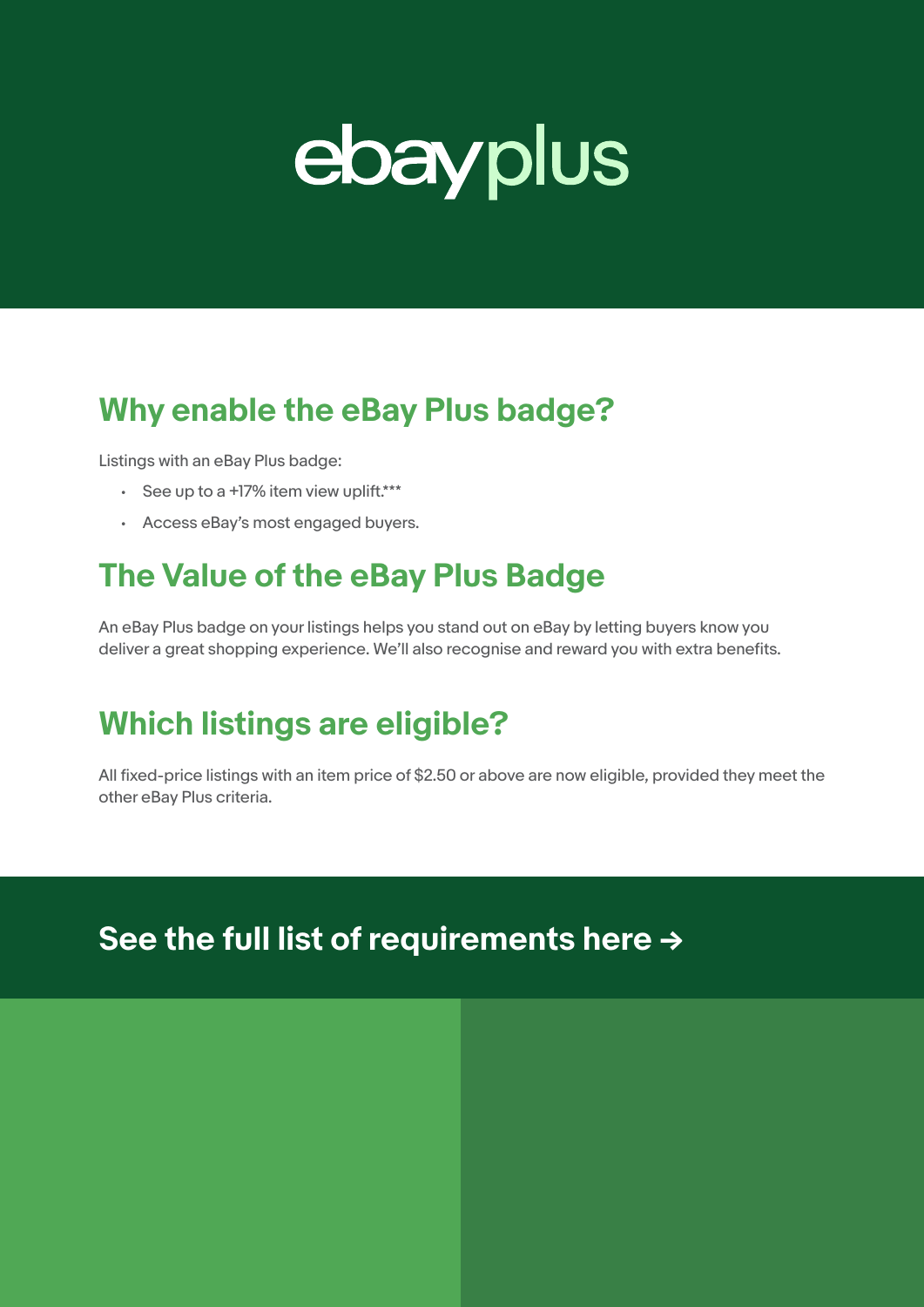# **Why is an Express Postage option part of the criteria?**

Buyers' expectations are changing. In fact, Australian shoppers are 45% more likely to purchase if they know the item will arrive in 2-3 days\*. We recently updated our eBay Plus criteria to be in line with evolving retail standards to ensure we remain Australia's number one online shopping destination and continue bringing buyers to you.

\*PayPal mCommerce Index Trends Report, 2017



eBay Plus members in metro areas will be automatically upgraded to free express delivery on your eBay Plus listings.



For you

To support you in providing this top level of service, eBay will fund up to \$4 of the express postage upgrade cost on these orders.

# **How does the express shipping subsidy work?**

As part of the program's value proposition for eBay Plus items, metro buyers are upgraded to express shipping for free. This aligns with market expectations for this type of membership program and helps drive extra velocity for your listings.

Therefore, to earn the eBay Plus badge on your listings you need to offer free standard shipping and a reasonably priced express postage option to metro areas. To help you provide this great experience for buyers, we'll give you money back to help cover the cost of upgrading from free standard to express postage to metro buyers.

- **• For your eBay Plus items with an item price of \$15 and above:**  There is no change to the amount you receive today. We'll continue to give you up to \$4 back for the cost of sending your parcels with express postage.
- **• For your eBay Plus items with an item price between \$2.50 and \$15:**  We'll give you \$2.50 back for every eBay Plus transaction sent with express postage. See below for how we determined this amount and postage options you can use for these items.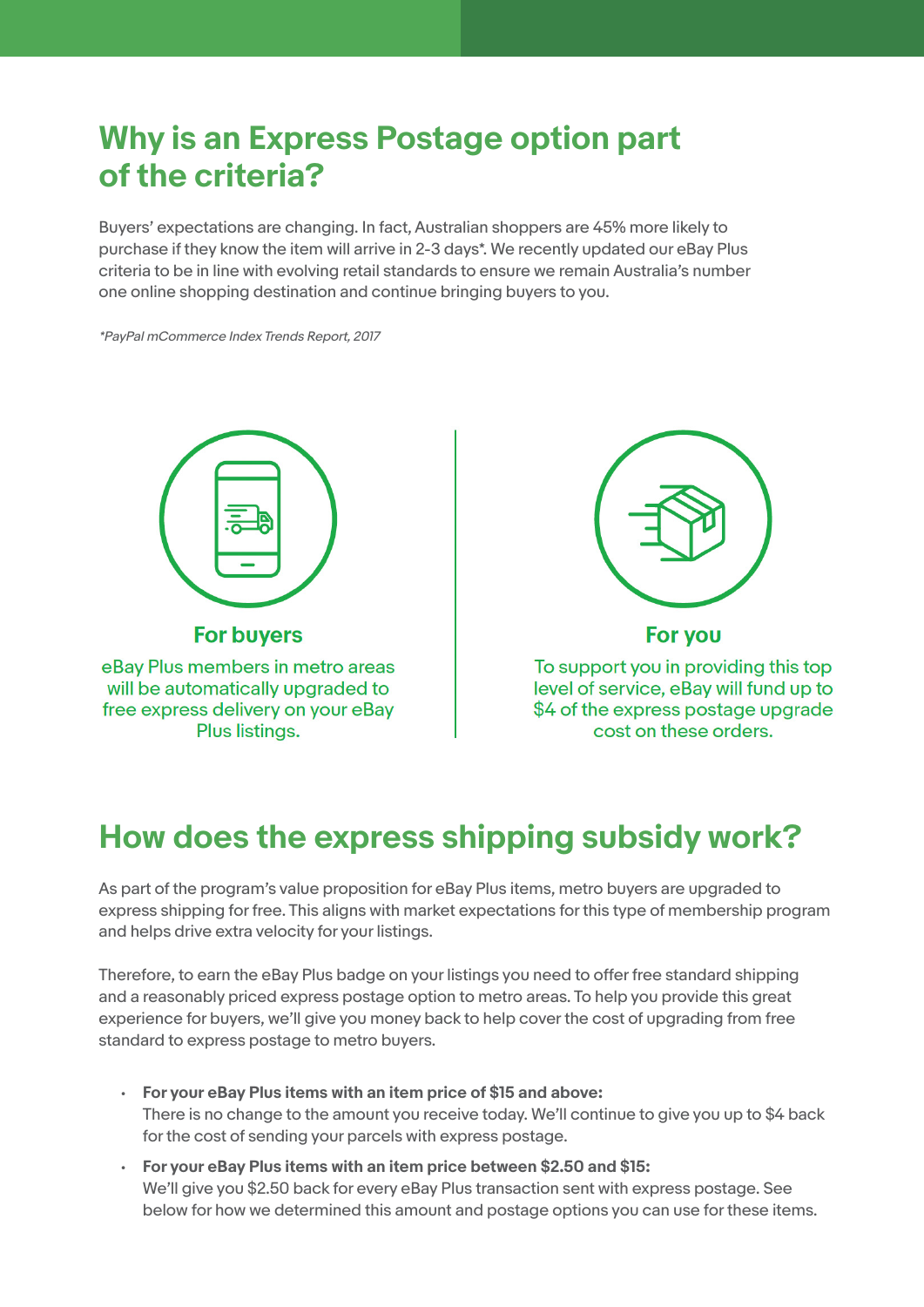### **What postage options can I use on lower-weight items with express postage?**

**sendle** 

#### **New Sendle 250g parcel**

We understand that you may be using an untracked letter to post your items today. However the untracked letter service isn't a tracked or express service, both of which are required to earn the Plus badge.

eBay have partnered with Sendle to provide sellers with an affordable tracked express option. Sendle is launching a fully tracked, 250g express product<sup>^</sup> on the eBay Labels platform with pricing from \$4.28 in the same city<sup>^^</sup> and \$5.28 for different cities.

#### **Who is eligible for this service?**

- To be eligible for this pick-up only service, the pick-up address must be located in an eligible postcode in Sydney, Melbourne, Adelaide and Brisbane.
- This service can only be used for orders with 10 or more labels within the same booking/manifest.

If you don't meet this criteria, you may still be eligible for Sendle business rates, which start at \$5.55 for an express service on the eBay Labels platform with no minimum order quantity. We'll continue to explore postage options for sellers on the platform, so you have more options for sending your eBay orders that work for your business.

With the eBay Plus express shipping subsidy, for your items under \$15, we will pay you \$2.50 to cover the upgrade from the current standard Australia Post letter you are using to Sendle's express 250g service. This means you shouldn't be incurring any additional cost.

As an added benefit, when you purchase labels on the eBay Labels platform, tracking is uploaded automatically.

#### **Australia Post tracked letter**

You also have the option of using an Australia Post tracked letter, for which you will also be required to purchase a 'Priority' sticker to make this service express and meet the criteria.

However please note, for this service you will still be required to manually enter the tracking number on eBay.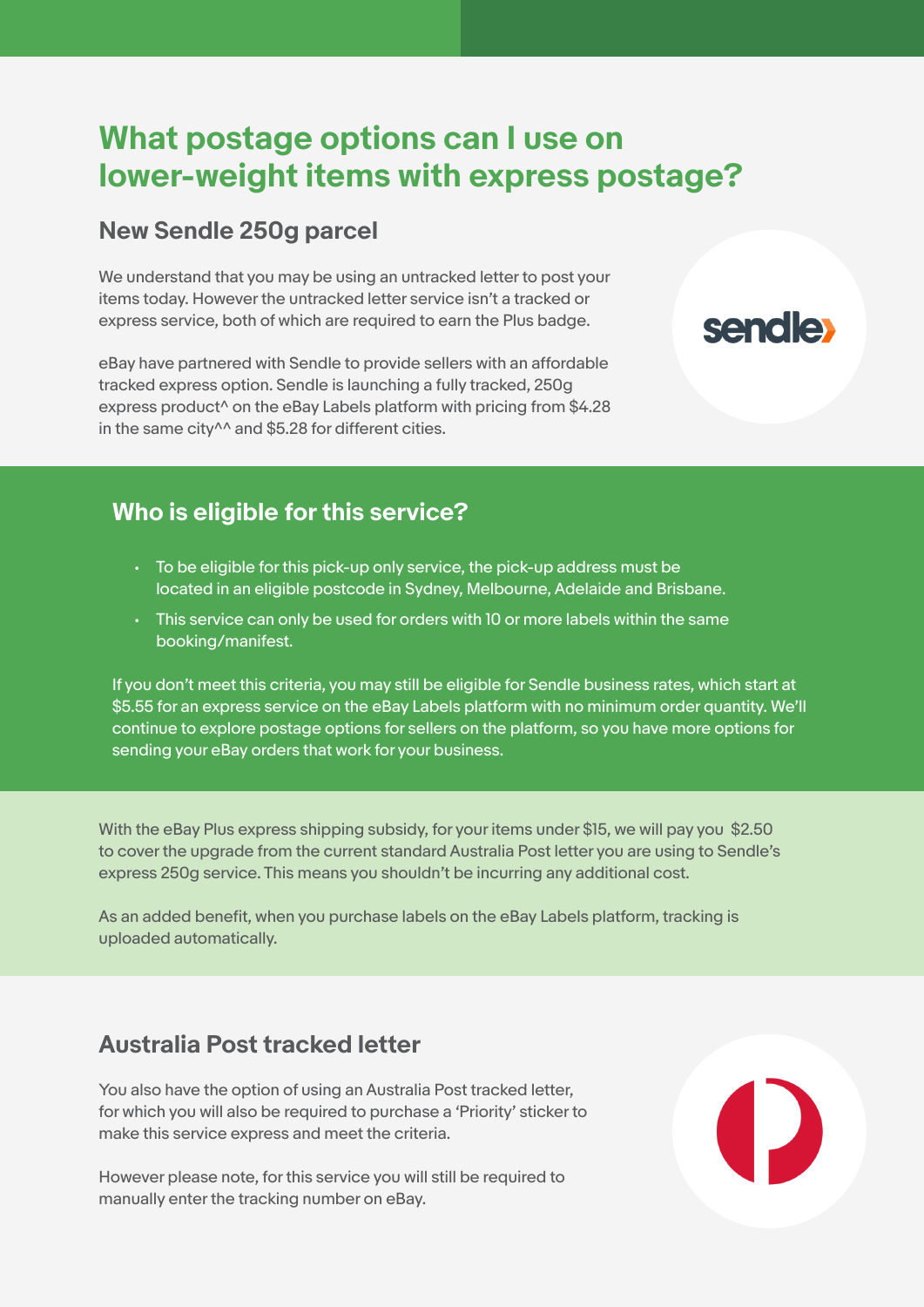### **How is the \$4 Calculated?**

The \$4 is based on the upgrade cost from standard to express postage. For example, looking at Australia Post's band 2 MyPost rates, the cost to upgrade from standard to express on a small parcel being sent to a 'different city' zone (from a metro or regional location) is \$2.64 (from \$7.88 for standard to \$10.52 for express). The cost to upgrade on a large parcel is \$3.52 (from \$13.51 for standard to \$17.03 for express). For many sellers, this contribution will cover the cost to upgrade to express postage.

### **How Does the Express Contribution Work?**

When an eBay Plus buyer in a metro location purchases one of your eBay Plus-badged listings, the order will come through with the item price plus up to \$4 for express postage from eBay (instead of the postage price indicated on the listing). For example, if your item sells for \$27.50, with eBay's \$4 express postage contribution, you'll receive a total of \$31.50.

You'll only pay the difference between the express postage cost charged on the listing and eBay's contribution (if there is a difference) when an express postage order comes through for your eBay Plus listing.

## **The Cost of Express Postage**

\$15 is the maximum express postage price you can set on your listings to qualify for the eBay Plus badge. However, we recommend you only charge buyers the upgrade cost from standard postage to express postage since you're already covering the cost of standard postage. In the examples above, the upgrade cost is fully covered by the contribution from eBay.

There may be scenarios where your upgrade cost is higher than \$4. In this case, you will be required to cover the difference between the contribution you receive from eBay and the express postage upgrade cost. Although you may incur a cost for your postage, you get rewarded for being a part of the program with extra exposure through exclusive promotions, extra seller protections and access to eBay's most engaged buyers. Remember that the eBay Plus program is run at a listing level, so you can choose not to include certain listings by simply not meeting all of the criteria.

### **How are Final Value Fees calculated?**

Final Value Fees (FVF) will be calculated on the cost of the item and the postage cost paid to the seller. So, if we use the example above, the FVF will be calculated on the total \$31.50.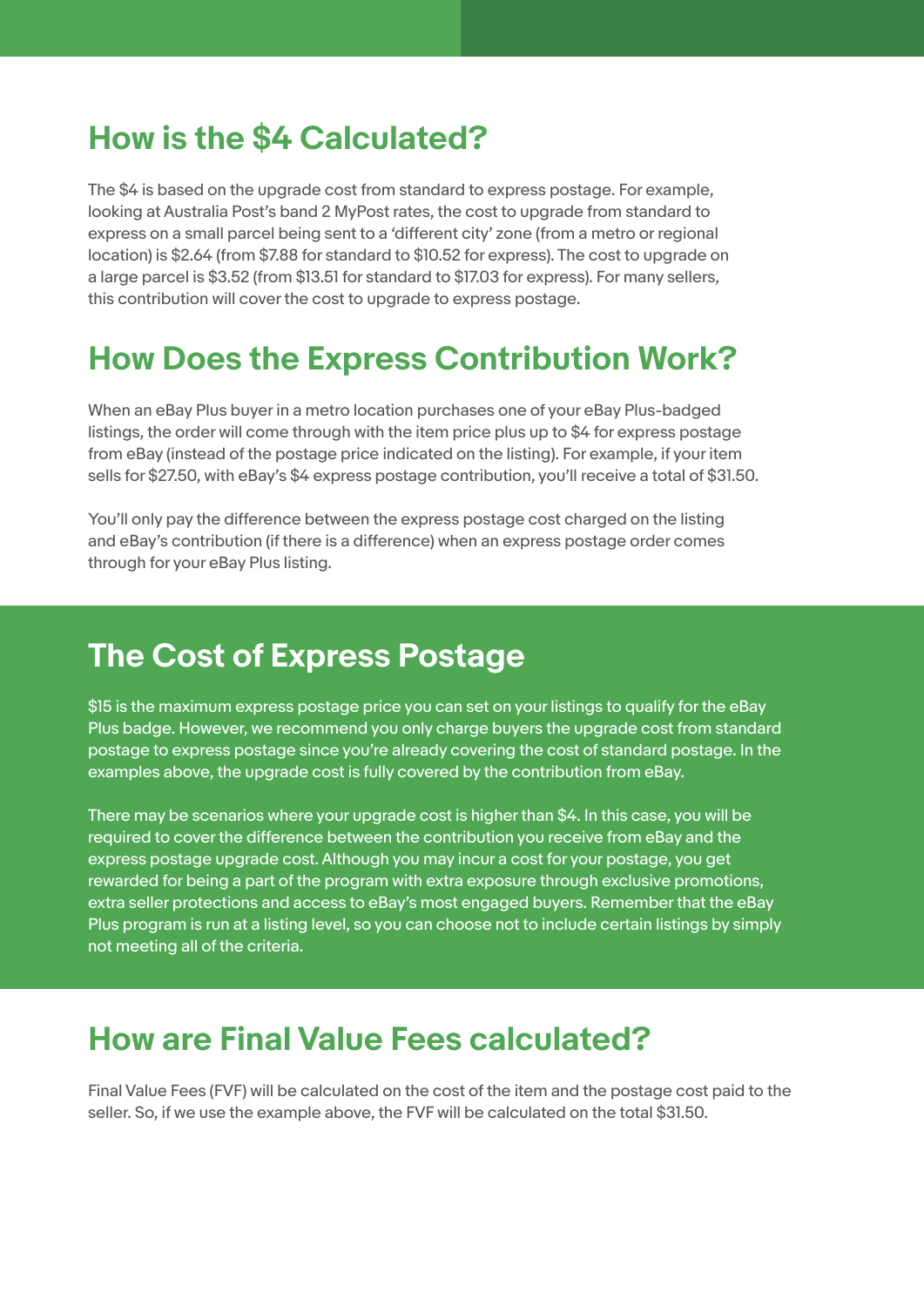## **Where will I see the express postage contribution?**

**My eBay > Order Details** 

| Order details                                |                                                                                    |                           |                                           |             |  |  |
|----------------------------------------------|------------------------------------------------------------------------------------|---------------------------|-------------------------------------------|-------------|--|--|
| Bought by<br>Order number:                   |                                                                                    | + Show additional actions | Delivery address                          |             |  |  |
|                                              | Estimated delivery Monday 6 Apr 2020                                               |                           | Hornsby New South Wales 2077<br>Australia |             |  |  |
|                                              | Samsung C27R5 27" FHD LED LCD Freesync<br><b>Curved Gaming Monitor HDMI VGA VA</b> | <b>Leave Feedback</b>     |                                           |             |  |  |
|                                              | AU \$295.00<br>Item price<br>Quantity<br>$\mathbf{1}$                              | Contact buyer             | Order total                               |             |  |  |
|                                              | Item number<br>264517653245                                                        |                           | Subtotal                                  | AU \$295.00 |  |  |
| Postage service Express delivery<br>ebayplus |                                                                                    |                           | Postage                                   | AU \$4.00   |  |  |
|                                              |                                                                                    |                           | <b>Total</b>                              | AU \$299.00 |  |  |
|                                              |                                                                                    |                           | <b>View PayPal transaction</b>            |             |  |  |
|                                              |                                                                                    |                           | Order placed on<br>Wednesday 1 Apr 2020   |             |  |  |
|                                              |                                                                                    |                           | Payment method<br>PayPal                  |             |  |  |
|                                              |                                                                                    |                           | Payment date                              |             |  |  |
|                                              |                                                                                    |                           | Wednesday 1 Apr 2020                      |             |  |  |

#### **My eBay > Sales Record**

| Order number                                                             | Send by 2 Apr at 11:59pm AEDT<br>Make sure you post your order within the handling time you specified in the listing.                                    |                                                                                                         |                                                                                                                       |                  |                                                   | Print postage label                                |
|--------------------------------------------------------------------------|----------------------------------------------------------------------------------------------------------------------------------------------------------|---------------------------------------------------------------------------------------------------------|-----------------------------------------------------------------------------------------------------------------------|------------------|---------------------------------------------------|----------------------------------------------------|
| Purchase details                                                         |                                                                                                                                                          | Postage details                                                                                         |                                                                                                                       |                  |                                                   |                                                    |
| Buyer<br>Email<br>Phone<br>Date sold<br>Date paid<br>Sales record number | 1 Apr 2020<br>1 Apr 2020 via PayPal                                                                                                                      | Postage method<br>Tracking<br>Post to<br>Street<br>City<br>State/province<br>Postcode<br>Country/region | Express delivery<br>Add tracking<br>Hornsby<br>New South Wales<br>2077<br>Australia<br>Copy full address to clipboard |                  |                                                   |                                                    |
| Items<br>Item details                                                    |                                                                                                                                                          |                                                                                                         | Feedback                                                                                                              | Oty              | Sold for                                          | Total                                              |
|                                                                          | Samsung C27R5 27" FHD LED LCD Freesync Curved Gaming Monitor HDMI VGA VA (264517653245)<br>Custom label (SKU): mtledSsg-LC27R500FHEXXY<br>+ Add tracking |                                                                                                         | 65<br>ך                                                                                                               | 1 (50 available) | AU \$295.00                                       | AU \$295.00                                        |
|                                                                          |                                                                                                                                                          |                                                                                                         |                                                                                                                       |                  | Item subtotal<br>Postage<br>Sales tax<br>Discount | AU \$295.00<br>AU \$4.00<br>AU \$0.00<br>AU \$0.00 |
|                                                                          |                                                                                                                                                          |                                                                                                         |                                                                                                                       |                  | Total                                             | AU \$299.00                                        |

If you use an integration partner, please reach out to them directly for guidance on where you can find the express postage contribution.

You can find out more about the eBay Plus program and how to enable express postage on your listings to enable the eBay Plus badge on our dedicated Seller Centre page.